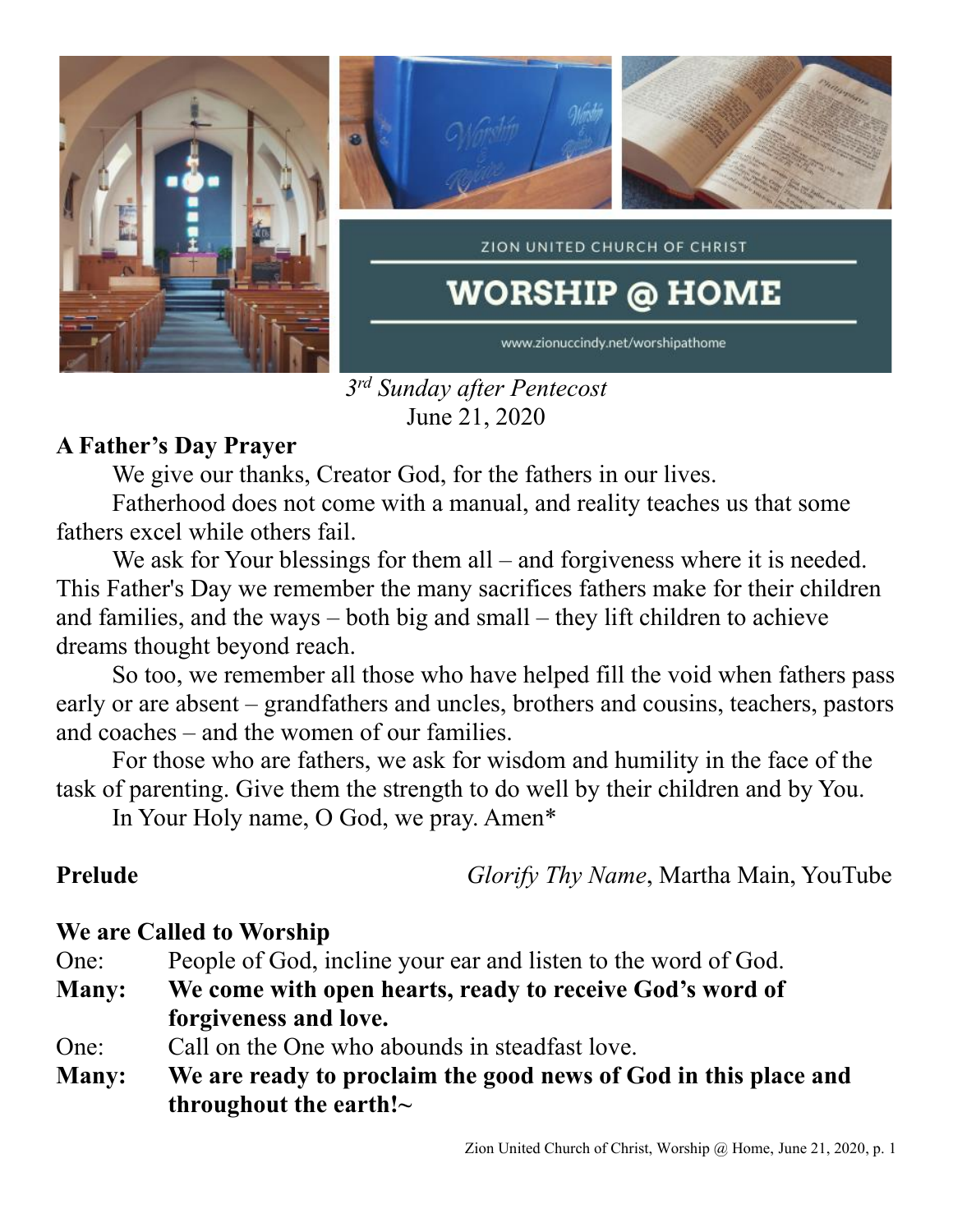**Gathering Prayer** - **God of love and grace, we gather in thanksgiving and praise. Reassure us once more, that you never leave us or forsake us. Empower us by your Holy Spirit, that we may live faithfully as people of Christ. Help us leave behind the things that weigh us down, that we may find new life in Christ. Amen.~**

**Song 1** *This is the Day*, 652, YouTube

### **Sharing Our Joys and Concerns**

*You are welcome to send prayer requests to Pastor Sarah. Spend a few moments connecting with God and lifting up your prayers.*

# **The Lord's Prayer** (unison)

Our Father, who art in heaven, hallowed be thy name, thy kingdom come, thy will be done, on earth as it is in heaven. Give us this day our daily bread. And forgive us our debts, as we forgive our debtors. And lead us not into temptation, but deliver us from evil. For thine is the kingdom, and the power, and the glory, forever. Amen.

**Special Music** *Be Still/Be Still My Soul*, Martha Main, YouTube

**Song 2** *God of the Sparrow*, 29, YouTube

**We Hear God's Word** Matthew 6:25-27

25 'Therefore I tell you, do not worry about your life, what you will eat or what you will drink, or about your body, what you will wear. Is not life more than food, and the body more than clothing? <sup>26</sup>Look at the birds of the air; they neither sow nor reap nor gather into barns, and yet your heavenly Father feeds them. Are you not of more value than they?  $27$ And can any of you by worrying add a single hour to your span of life?

Matthew 10:26-31

26 'So have no fear of them; for nothing is covered up that will not be uncovered, and nothing secret that will not become known.  $27$ What I say to you in the dark, tell in the light; and what you hear whispered, proclaim from the housetops. <sup>28</sup>Do not fear those who kill the body but cannot kill the soul; rather fear him who can destroy both soul and body in hell. <sup>29</sup>Are not two sparrows sold for a penny? Yet not one of them will fall to the ground unperceived by your

**A Time of Prayer**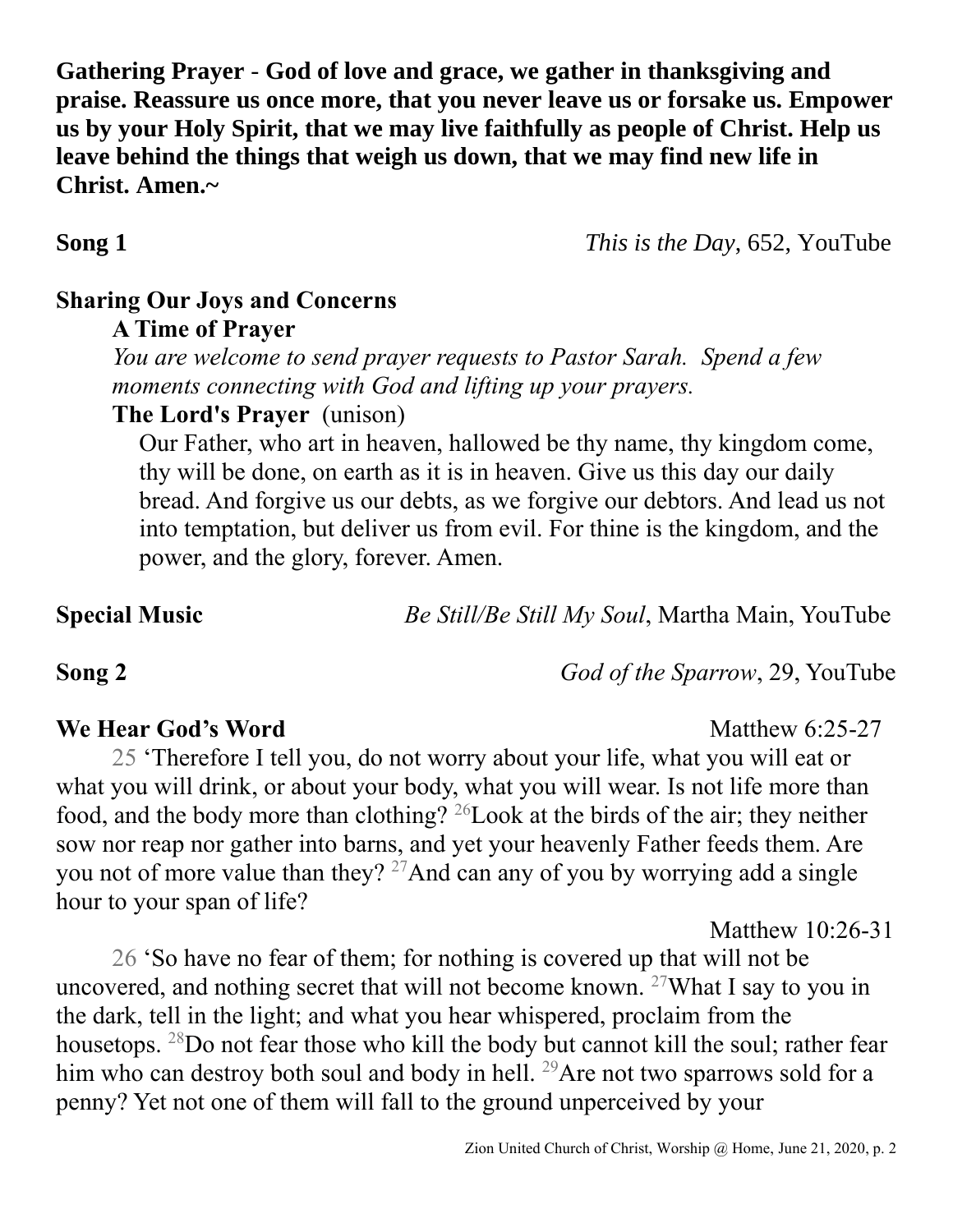Father.  $30$ And even the hairs of your head are all counted.  $31$ So do not be afraid; you are of more value than many sparrows.

**Meditation** *God of the Sparrow*

**Music for Reflection** *<i>His Eye is on the Sparrow, YouTube* 

# **Spiritual Practice of the Week**





# **LOOK AT THE BIRDS OF THE AIR**

Spend some time this week bird-watching. Consider the sparrows and all the birds of the air around you. How does God provide for and care for these creatures? Listen to their song. Might you be moved to share a song of your heart with the world? Notice the variety of birds. How many and diverse are the birds that fly even just around your home?

# **We Respond to God's Word with Our Giving Offertory**

Friends, we may not be together in person today as we worship, but the ministry of our church goes on. During this time when we are apart, we are still in need financial support for our ministry.

You're invited to take out your checkbook in these moments. As you write out your offering, be prayerful with each letter and number. In times such as these, when money becomes tight and our economy in under strain, God invites us to be generous and give what we can. These are gifts we freely give, as we are able and as we are called.

We ask that you please mail in your offerings to our office.